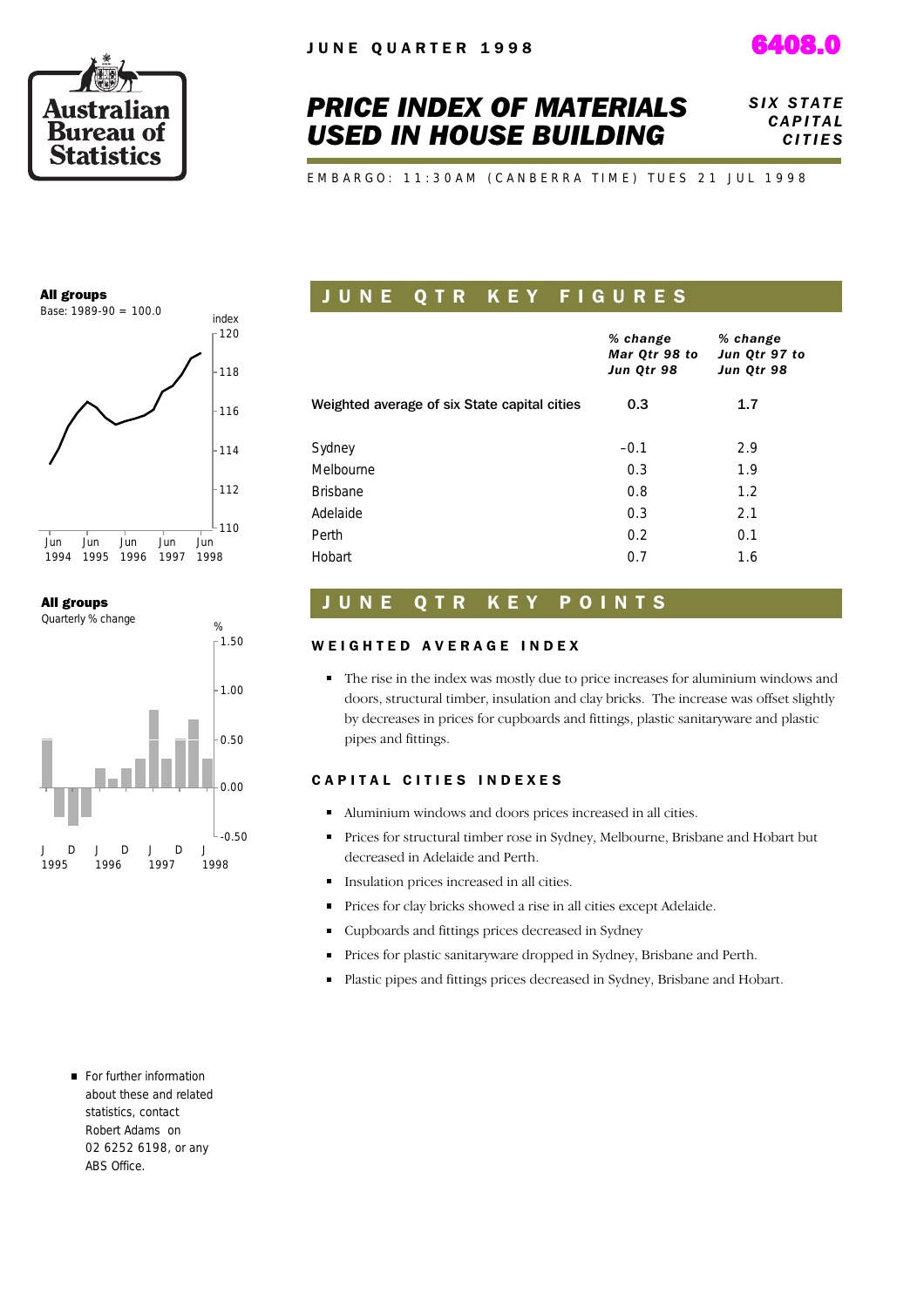## N O T E S

| FORTHCOMING ISSUES    | ISSUE (Quarter)<br>September 1998<br>December 1998                                                                                                                                                        | <b>RELEASE DATE</b><br>21 October 1998<br>21 January 1999 |
|-----------------------|-----------------------------------------------------------------------------------------------------------------------------------------------------------------------------------------------------------|-----------------------------------------------------------|
| CHANGES IN THIS ISSUE | There are no changes in this issue.                                                                                                                                                                       |                                                           |
| RELATED STATISTICS    | For more information about the statistics in this publication and the availability of<br>related unpublished statistics, contact Robert Adams on fax (02) 6252 7060, or email<br>robert.adams@abs.gov.au. |                                                           |

W. McLennan Australian Statistician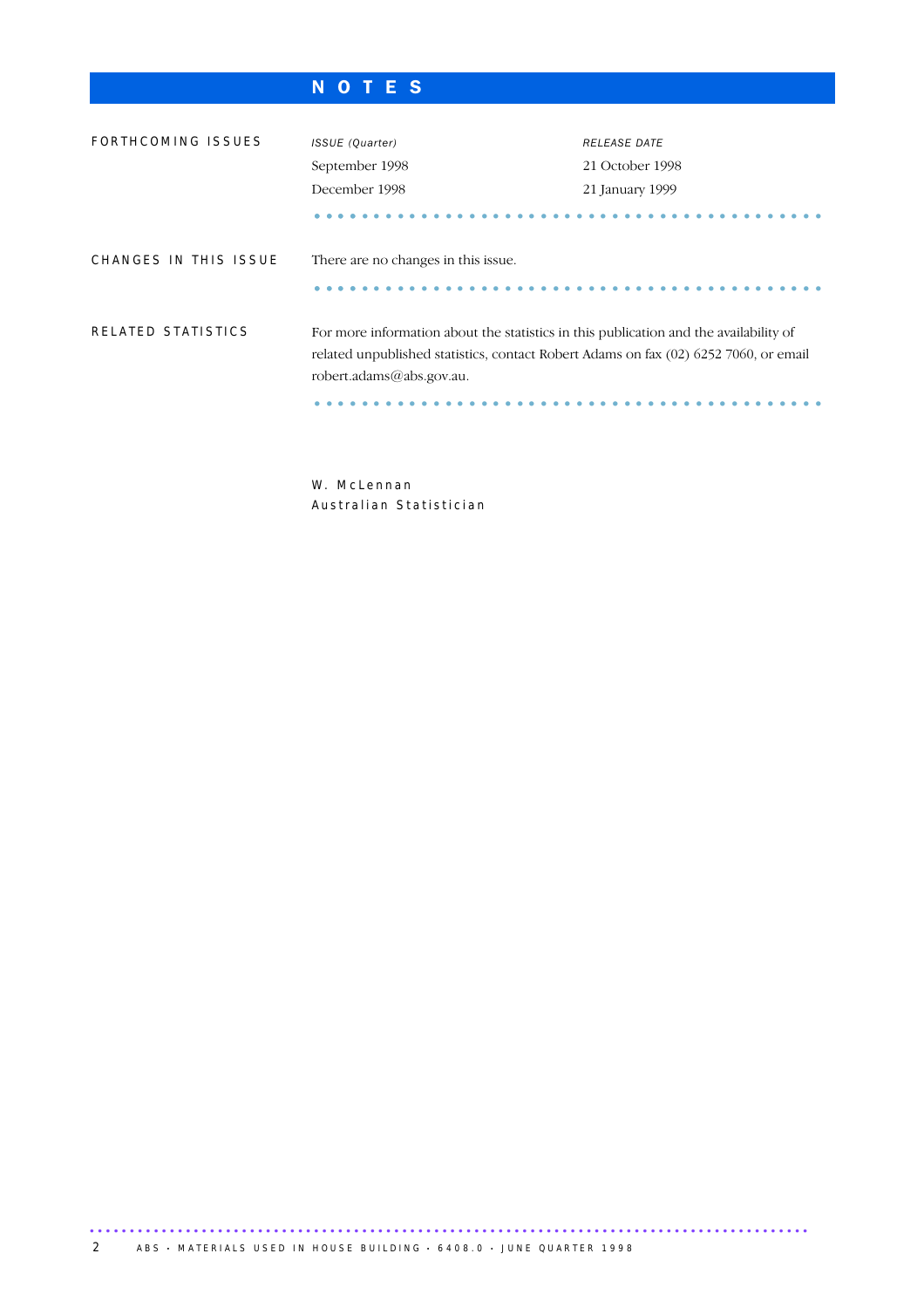

# <sup>1</sup> HOUSE BUILDING MATERIALS PRICE INDEX(a) ..................................................................... .

*Weighted average of six State*

|           | טוא טנענע<br>capital cities |                                                                                                                                                                                                                               |           |                 |          |       |        |
|-----------|-----------------------------|-------------------------------------------------------------------------------------------------------------------------------------------------------------------------------------------------------------------------------|-----------|-----------------|----------|-------|--------|
| Period    |                             | Sydney                                                                                                                                                                                                                        | Melbourne | <b>Brisbane</b> | Adelaide | Perth | Hobart |
|           |                             |                                                                                                                                                                                                                               |           |                 |          |       |        |
| 1994-95   | 115.4                       | 115.0                                                                                                                                                                                                                         | 115.9     | 115.9           | 118.8    | 112.7 | 117.3  |
| 1995-96   | 115.7                       | 115.9                                                                                                                                                                                                                         | 115.4     | 115.1           | 118.2    | 114.8 | 120.7  |
| 1996-97   | 116.1                       | 116.3                                                                                                                                                                                                                         | 115.3     | 115.3           | 120.6    | 115.3 | 120.1  |
| 1997-98   | 118.2                       | 119.7                                                                                                                                                                                                                         | 117.1     | 117.1           | 123.3    | 115.9 | 121.0  |
| 1994      |                             |                                                                                                                                                                                                                               |           |                 |          |       |        |
| June      | 113.3                       | 112.7                                                                                                                                                                                                                         | 113.6     | 114.2           | 118.5    | 110.2 | 114.2  |
| September | 114.1                       | 113.6                                                                                                                                                                                                                         | 114.4     | 114.6           | 118.3    | 111.4 | 115.3  |
| December  | 115.2                       | 114.8                                                                                                                                                                                                                         | 115.6     | 116.0           | 118.8    | 112.1 | 116.6  |
| 1995      |                             |                                                                                                                                                                                                                               |           |                 |          |       |        |
| March     | 115.9                       | 115.5                                                                                                                                                                                                                         | 116.5     | 116.2           | 119.4    | 113.1 | 117.9  |
| June      | 116.5                       | 116.1                                                                                                                                                                                                                         | 117.0     | 116.6           | 118.8    | 114.2 | 119.5  |
| September | 116.2                       | 116.4                                                                                                                                                                                                                         | 115.9     | 116.3           | 118.4    | 115.0 | 120.8  |
| December  | 115.7                       | 115.6                                                                                                                                                                                                                         | 115.3     | 115.5           | 118.0    | 114.9 | 120.8  |
| 1996      |                             |                                                                                                                                                                                                                               |           |                 |          |       |        |
| March     | 115.3                       | 115.5                                                                                                                                                                                                                         | 115.1     | 114.4           | 118.0    | 114.6 | 120.7  |
| June      | 115.5                       | 116.2                                                                                                                                                                                                                         | 115.1     | 114.0           | 118.3    | 114.6 | 120.6  |
| September | 115.6                       | 115.9                                                                                                                                                                                                                         | 114.9     | 114.4           | 119.6    | 115.0 | 120.5  |
| December  | 115.8                       | 115.8                                                                                                                                                                                                                         | 115.2     | 114.8           | 120.4    | 115.0 | 119.8  |
| 1997      |                             |                                                                                                                                                                                                                               |           |                 |          |       |        |
| March     | 116.1                       | 116.0                                                                                                                                                                                                                         | 115.1     | 115.4           | 120.8    | 115.3 | 120.1  |
| June      | 117.0                       | 117.3                                                                                                                                                                                                                         | 115.8     | 116.5           | 121.5    | 115.8 | 120.1  |
| September | 117.3                       | 117.8                                                                                                                                                                                                                         | 116.1     | 116.8           | 122.4    | 116.0 | 120.3  |
| December  | 117.9                       | 119.4                                                                                                                                                                                                                         | 116.6     | 116.7           | 122.9    | 115.8 | 120.6  |
| 1998      |                             |                                                                                                                                                                                                                               |           |                 |          |       |        |
| March     | 118.7                       | 120.8                                                                                                                                                                                                                         | 117.6     | 117.0           | 123.7    | 115.7 | 121.2  |
| June      | 119.0                       | 120.7                                                                                                                                                                                                                         | 118.0     | 117.9           | 124.1    | 115.9 | 122.0  |
|           |                             | $(1)$ Description is denoted and $(0)$ 0.000 0.000 0.000 0.000 0.000 0.000 0.000 0.000 0.000 0.000 0.000 0.000 0.000 0.000 0.000 0.000 0.000 0.000 0.000 0.000 0.000 0.000 0.000 0.000 0.000 0.000 0.000 0.000 0.000 0.000 0. |           |                 |          |       |        |

...................................................................................................

(a) Base of each index: 1989-90 = 100.0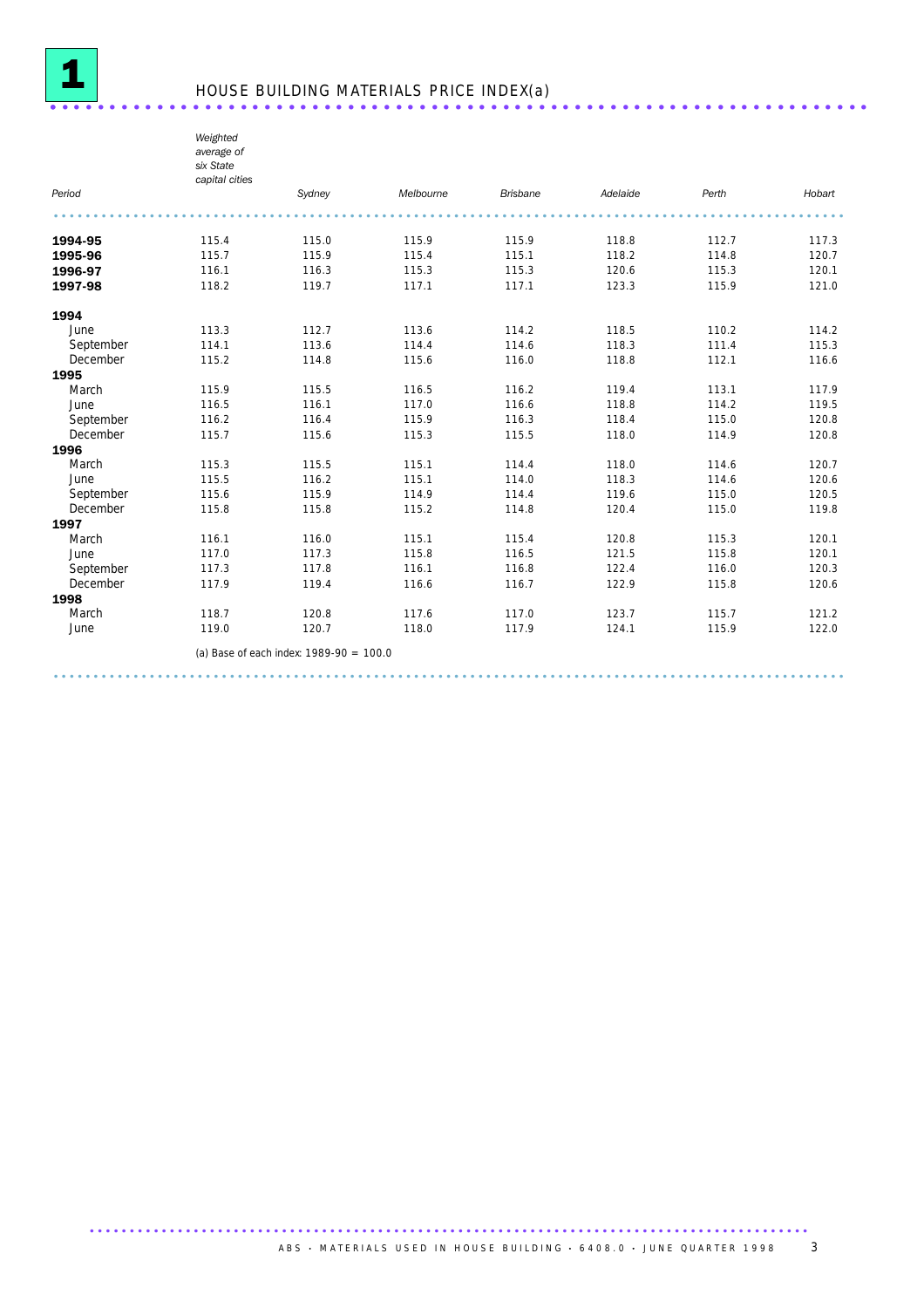

# <sup>2</sup> HOUSE BUILDING MATERIALS PRICE INDEX, Percentage Changes ..................................................................... .

|                       | Weighted<br>average of<br>six State<br>capital cities |               |                                                                 |                 |               |            |                  |
|-----------------------|-------------------------------------------------------|---------------|-----------------------------------------------------------------|-----------------|---------------|------------|------------------|
| Period                |                                                       | Sydney        | Melbourne                                                       | <b>Brisbane</b> | Adelaide      | Perth      | Hobart           |
|                       |                                                       |               |                                                                 |                 |               |            |                  |
|                       |                                                       |               | PERCENTAGE CHANGE (from previous year)                          |                 |               |            |                  |
| 1994-95               | 3.0                                                   | 3.3           | 3.4                                                             | 2.1             | 1.5           | 3.3        | 4.0              |
| 1995-96               | 0.3                                                   | 0.8           | $-0.4$                                                          | $-0.7$          | $-0.5$        | 1.9        | 2.9              |
| 1996-97               | 0.3                                                   | 0.3           | $-0.1$                                                          | 0.2             | 2.0           | 0.4        | $-0.5$           |
| 1997-98               | 1.8                                                   | 2.9           | 1.6                                                             | 1.6             | 2.2           | 0.5        | 0.7              |
|                       |                                                       |               | <b><i><u><u>AAAAAAA</u></u></i></b>                             |                 |               |            |                  |
| 1994                  |                                                       |               | PERCENTAGE CHANGE (from corresponding quarter of previous year) |                 |               |            |                  |
| June                  | 3.8                                                   | 3.2           | 4.7                                                             | 2.7             | 7.6           | 2.3        | 3.3              |
| September             | 3.1                                                   | 3.0           | 3.7                                                             | 1.7             | 3.4           | 2.8        | 3.2              |
| December              | 3.1                                                   | 3.7           | 3.5                                                             | 2.3             | 1.4           | 3.3        | 4.0              |
| 1995                  |                                                       |               |                                                                 |                 |               |            |                  |
| March                 | 3.1                                                   | 3.7           | 3.4                                                             | 2.2             | 1.0           | 3.7        | 4.3              |
| June                  | 2.8                                                   | 3.0           | 3.0                                                             | 2.1             | 0.3           | 3.6        | 4.6              |
| September<br>December | 1.8<br>0.4                                            | 2.5<br>0.7    | 1.3<br>$-0.3$                                                   | 1.5<br>$-0.4$   | 0.1<br>$-0.7$ | 3.2<br>2.5 | 4.8<br>3.6       |
| 1996                  |                                                       |               |                                                                 |                 |               |            |                  |
| March                 | $-0.5$                                                | 0.0           | $-1.2$                                                          | $-1.5$          | $-1.2$        | 1.3        | 2.4              |
| June                  | $-0.9$                                                | 0.1           | $-1.6$                                                          | $-2.2$          | $-0.4$        | 0.4        | 0.9              |
| September             | $-0.5$                                                | $-0.4$        | $-0.9$                                                          | $-1.6$          | 1.0           | 0.0        | $-0.2$           |
| December              | 0.1                                                   | 0.2           | $-0.1$                                                          | $-0.6$          | 2.0           | 0.1        | $-0.8$           |
| 1997                  |                                                       |               |                                                                 |                 |               |            |                  |
| March                 | 0.7                                                   | 0.4           | 0.0                                                             | 0.9             | 2.4           | 0.6        | $-0.5$           |
| June                  | 1.3                                                   | 0.9           | 0.6                                                             | 2.2             | 2.7           | 1.0        | $-0.4$           |
| September<br>December | 1.5<br>1.8                                            | 1.6<br>3.1    | 1.0<br>1.2                                                      | 2.1<br>1.7      | 2.3<br>2.1    | 0.9<br>0.7 | $-0.2$<br>0.7    |
| 1998                  |                                                       |               |                                                                 |                 |               |            |                  |
| March                 | 2.2                                                   | 4.1           | 2.2                                                             | 1.4             | 2.4           | 0.3        | 0.9              |
| June                  | 1.7                                                   | 2.9           | 1.9                                                             | 1.2             | 2.1           | 0.1        | 1.6              |
|                       |                                                       |               |                                                                 |                 |               |            |                  |
|                       |                                                       |               | PERCENTAGE CHANGE (from previous quarter)                       |                 |               |            |                  |
| 1994                  |                                                       |               |                                                                 |                 |               |            |                  |
| June                  | 0.8                                                   | 1.2           | 0.8                                                             | 0.4             | 0.3           | 1.0        | 1.1              |
| September<br>December | 0.7<br>1.0                                            | 0.8<br>1.1    | 0.7<br>1.0                                                      | 0.4<br>1.2      | $-0.2$<br>0.4 | 1.1<br>0.6 | 1.0<br>1.1       |
| 1995                  |                                                       |               |                                                                 |                 |               |            |                  |
| March                 | 0.6                                                   | 0.6           | 0.8                                                             | 0.2             | 0.5           | 0.9        | 1.1              |
| June                  | 0.5                                                   | 0.5           | 0.4                                                             | 0.3             | $-0.5$        | 1.0        | 1.4              |
| September             | $-0.3$                                                | 0.3           | $-0.9$                                                          | $-0.3$          | $-0.3$        | 0.7        | 1.1              |
| December              | $-0.4$                                                | $-0.7$        | $-0.5$                                                          | $-0.7$          | $-0.3$        | $-0.1$     | $0.0\,$          |
| 1996                  |                                                       |               |                                                                 |                 |               |            |                  |
| March                 | $-0.3$                                                | $-0.1$        | $-0.2$                                                          | $-1.0$          | 0.0           | $-0.3$     | $-0.1$           |
| June<br>September     | $0.2\,$<br>0.1                                        | 0.6<br>$-0.3$ | $0.0\,$                                                         | $-0.3$<br>0.4   | 0.3           | 0.0        | $-0.1$           |
| December              | 0.2                                                   | $-0.1$        | $-0.2$<br>0.3                                                   | 0.3             | 1.1<br>0.7    | 0.3<br>0.0 | $-0.1$<br>$-0.6$ |
| 1997                  |                                                       |               |                                                                 |                 |               |            |                  |
| March                 | 0.3                                                   | 0.2           | $-0.1$                                                          | 0.5             | 0.3           | 0.3        | 0.3              |
| June                  | $0.8\,$                                               | 1.1           | $0.6\,$                                                         | 1.0             | 0.6           | 0.4        | 0.0              |
| September             | $0.3\,$                                               | 0.4           | 0.3                                                             | 0.3             | 0.7           | 0.2        | 0.2              |
| December              | 0.5                                                   | 1.4           | 0.4                                                             | $-0.1$          | 0.4           | $-0.2$     | 0.2              |
| 1998                  |                                                       |               |                                                                 |                 |               |            |                  |
| March                 | 0.7                                                   | 1.2           | 0.9                                                             | 0.3             | 0.7           | $-0.1$     | 0.5              |
| June                  | 0.3                                                   | $-0.1$        | 0.3                                                             | 0.8             | 0.3           | 0.2        | 0.7              |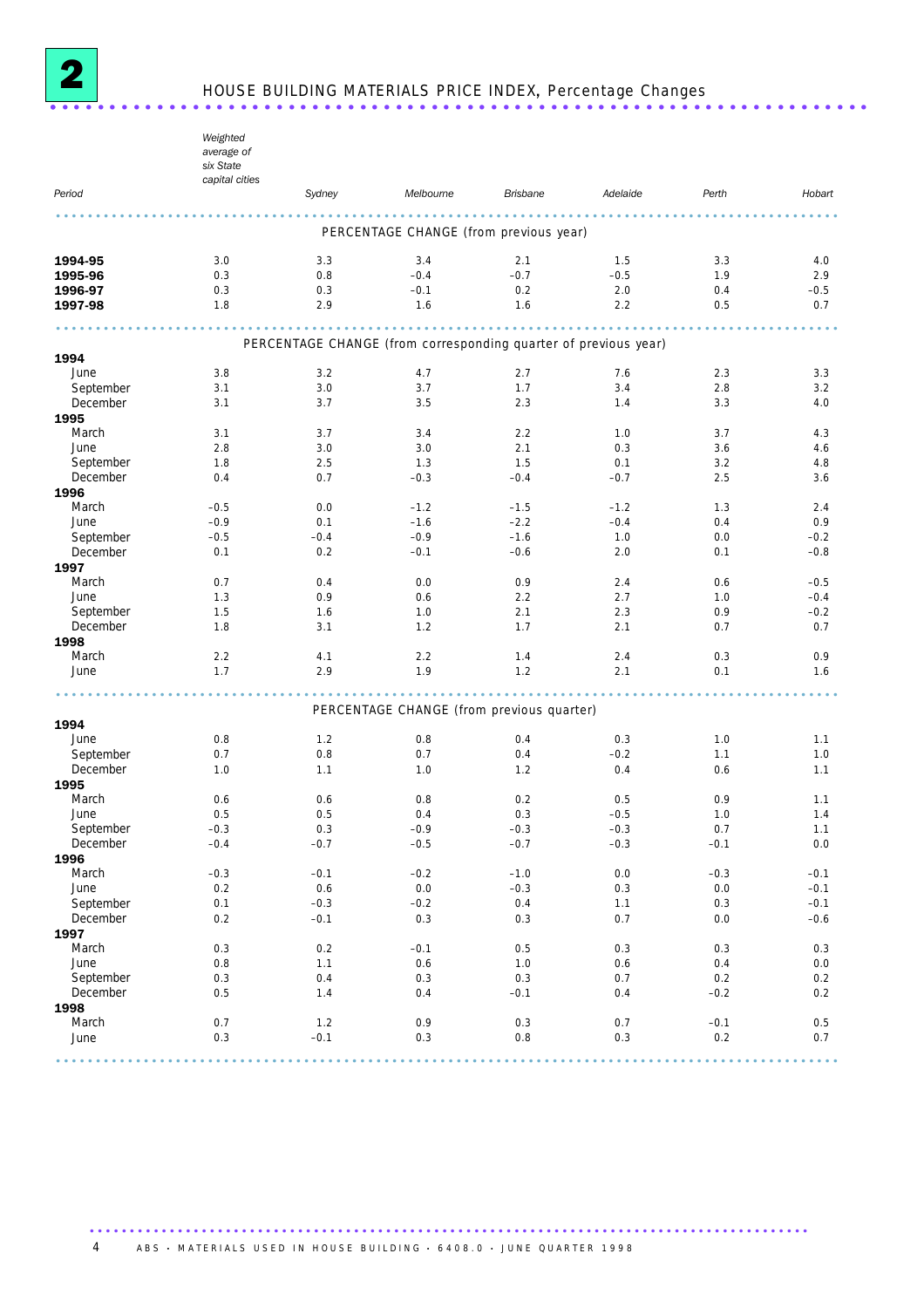

| Category                                                                                  | March Otr<br>1998(b) | June Otr<br>1998(b) | Change  |
|-------------------------------------------------------------------------------------------|----------------------|---------------------|---------|
|                                                                                           |                      |                     |         |
| Weighted average of six State capital cities                                              | 118.7                | 119.0               | 0.3     |
| GROUPS: Contribution to Weighted average of six State capital cities index (index points) |                      |                     |         |
| Concrete mix, cement and sand                                                             | 8.63                 | 8.63                | 0.00    |
| Cement products                                                                           | 7.03                 | 7.02                | $-0.01$ |
| Ceramic products                                                                          | 16.14                | 16.18               | 0.04    |
| Timber, board and joinery                                                                 | 32.65                | 32.62               | $-0.03$ |
| Steel products                                                                            | 5.78                 | 5.77                | $-0.01$ |
| Other metal products                                                                      | 18.71                | 18.96               | 0.25    |
| Plumbing products                                                                         | 8.52                 | 8.46                | $-0.06$ |
| Electrical equipment                                                                      | 4.36                 | 4.40                | 0.04    |
| Installed appliances                                                                      | 4.78                 | 4.81                | 0.03    |
| Other materials                                                                           | 12.08                | 12.19               | 0.11    |

(a) For an explanation of this table see paragraph 15 of the Explanatory Notes

(b) Base of each index: 1989-90 = 100.0

3

...................................................................... .....................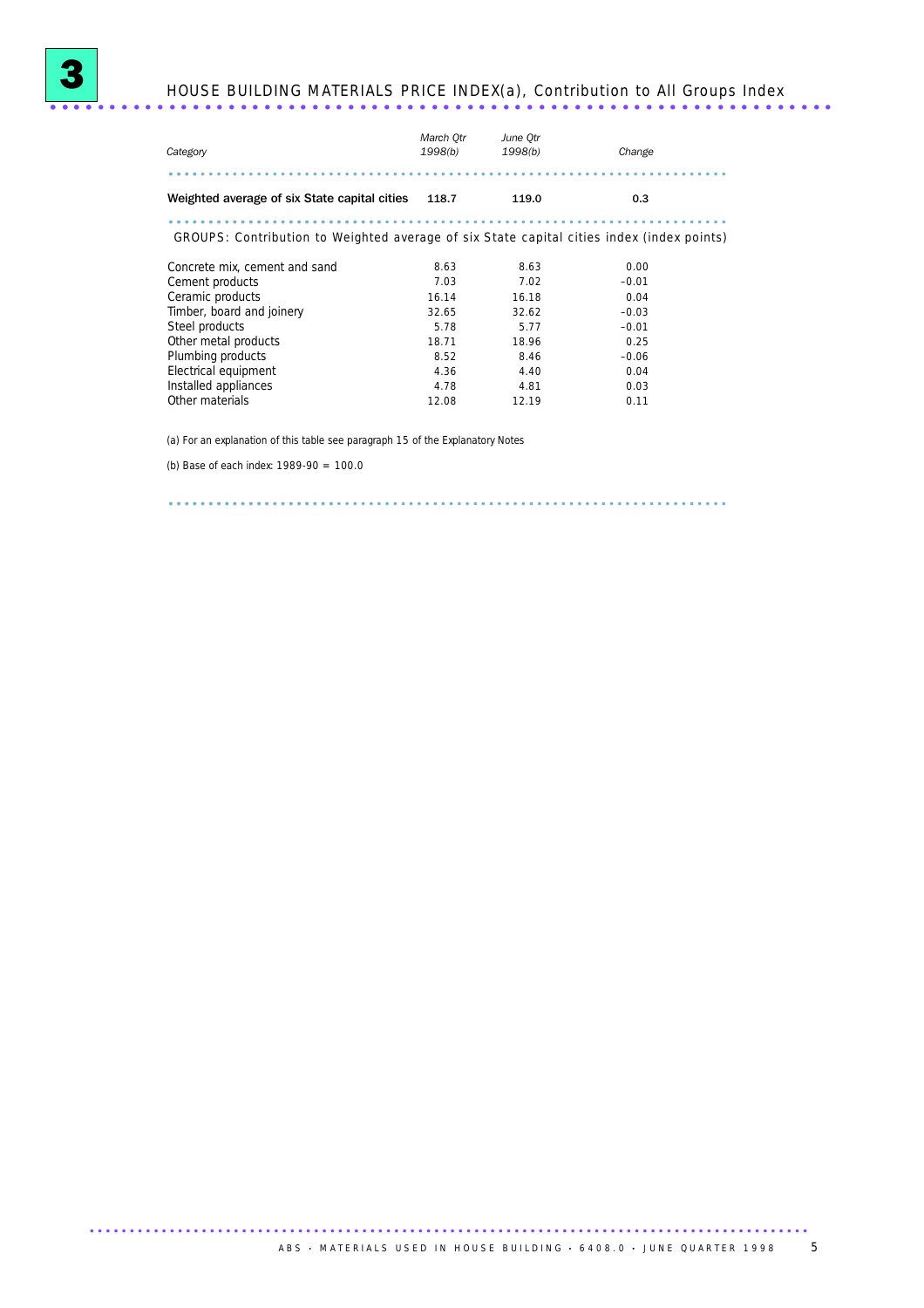

# HOUSE BUILDING MATERIALS PRICE INDEX(a), By Materials Group ..................................................................... .

### WEIGHTED AVERAGE OF SIX STATE CAPITAL

CITIES.......................................................................................

| Period        | Concrete<br>mix, cement<br>and sand | Cement<br>products | Ceramic<br>products                       | Timber,<br>board and<br>joinery | <b>Steel</b><br>products | Other<br>metal<br>products | Plumbing<br>products | Electrical<br>equipment | Installed<br>appliances | Other<br>materials |
|---------------|-------------------------------------|--------------------|-------------------------------------------|---------------------------------|--------------------------|----------------------------|----------------------|-------------------------|-------------------------|--------------------|
|               |                                     |                    |                                           |                                 |                          |                            |                      |                         |                         |                    |
|               |                                     |                    |                                           |                                 |                          |                            |                      |                         |                         |                    |
| 1994-95       | 116.6                               | 114.7              | 114.3                                     | 118.8                           | 113.6                    | 110.1                      | 110.6                | 109.0                   | 121.9                   | 114.9              |
| 1995-96       | 113.4                               | 116.0              | 113.7                                     | 116.4                           | 115.6                    | 113.0                      | 113.9                | 116.0                   | 124.6                   | 117.7              |
| 1996-97       | 112.8                               | 116.6              | 113.1                                     | 116.2                           | 118.3                    | 113.6                      | 114.4                | 115.1                   | 128.7                   | 119.5              |
| 1997-98       | 114.0                               | 117.2              | 115.2                                     | 118.8                           | 120.1                    | 115.3                      | 118.3                | 115.1                   | 130.4                   | 122.4              |
| 1994          |                                     |                    |                                           |                                 |                          |                            |                      |                         |                         |                    |
| June          | 114.7                               | 111.5              | 110.3                                     | 118.0                           | 114.3                    | 106.3                      | 109.4                | 103.0                   | 120.4                   | 112.8              |
| Septembe      | 116.6                               | 112.9              | 112.8                                     | 117.8                           | 114.5                    | 107.8                      | 109.0                | 104.8                   | 120.5                   | 113.4              |
| December      | 116.9                               | 115.1              | 114.1                                     | 118.8                           | 114.6                    | 109.3                      | 109.9                | 107.3                   | 121.5                   | 114.2              |
| 1995          |                                     |                    |                                           |                                 |                          |                            |                      |                         |                         |                    |
| March         | 116.8                               | 115.2              | 114.9                                     | 119.3                           | 113.1                    | 111.2                      | 111.1                | 110.4                   | 122.3                   | 115.0              |
| June          | 116.1                               | 115.6              | 115.3                                     | 119.3                           | 112.2                    | 112.2                      | 112.4                | 113.5                   | 123.1                   | 117.0              |
| Septembe      | 114.9                               | 116.6              | 115.0                                     | 117.4                           | 113.9                    | 112.8                      | 113.5                | 117.0                   | 123.8                   | 117.9              |
| December      | 113.9                               | 116.3              | 113.8                                     | 116.4                           | 115.9                    | 112.8                      | 114.3                | 116.1                   | 123.8                   | 117.2              |
| 1996          |                                     |                    |                                           |                                 |                          |                            |                      |                         |                         |                    |
| March         | 113.0                               | 115.8              | 113.1                                     | 115.9                           | 116.5                    | 112.7                      | 113.5                | 115.5                   | 124.5                   | 117.5              |
| June          | 111.9                               | 115.1              | 112.9                                     | 116.0                           | 116.1                    | 113.5                      | 114.1                | 115.2                   | 126.1                   | 118.1              |
| Septembe<br>r | 112.1                               | 116.4              | 112.9                                     | 116.1                           | 117.2                    | 112.4                      | 114.3                | 115.5                   | 127.5                   | 118.6              |
| December      | 112.3                               | 116.5              | 112.9                                     | 116.0                           | 118.0                    | 113.4                      | 113.4                | 114.7                   | 128.4                   | 119.1              |
| 1997          |                                     |                    |                                           |                                 |                          |                            |                      |                         |                         |                    |
| March         | 113.0                               | 116.9              | 113.0                                     | 115.8                           | 118.7                    | 114.1                      | 113.6                | 114.8                   | 129.5                   | 119.2              |
| June          | 113.9                               | 116.5              | 113.7                                     | 116.9                           | 119.1                    | 114.3                      | 116.3                | 115.5                   | 129.3                   | 121.1              |
| Septembe<br>r | 114.2                               | 116.2              | 114.3                                     | 117.3                           | 119.1                    | 114.6                      | 117.9                | 115.0                   | 130.0                   | 121.3              |
| December      | 114.2                               | 117.1              | 114.4                                     | 118.3                           | 120.1                    | 115.1                      | 118.2                | 114.9                   | 130.8                   | 122.1              |
| 1998          |                                     |                    |                                           |                                 |                          |                            |                      |                         |                         |                    |
| March         | 113.9                               | 117.9              | 115.8                                     | 119.9                           | 120.6                    | 115.0                      | 119.0                | 114.6                   | 130.0                   | 122.5              |
| June          | 113.8                               | 117.7              | 116.1                                     | 119.8                           | 120.5                    | 116.5                      | 118.2                | 115.7                   | 130.6                   | 123.5              |
|               |                                     |                    | (a) Base of each index: $1989-90 = 100.0$ |                                 |                          |                            |                      |                         |                         |                    |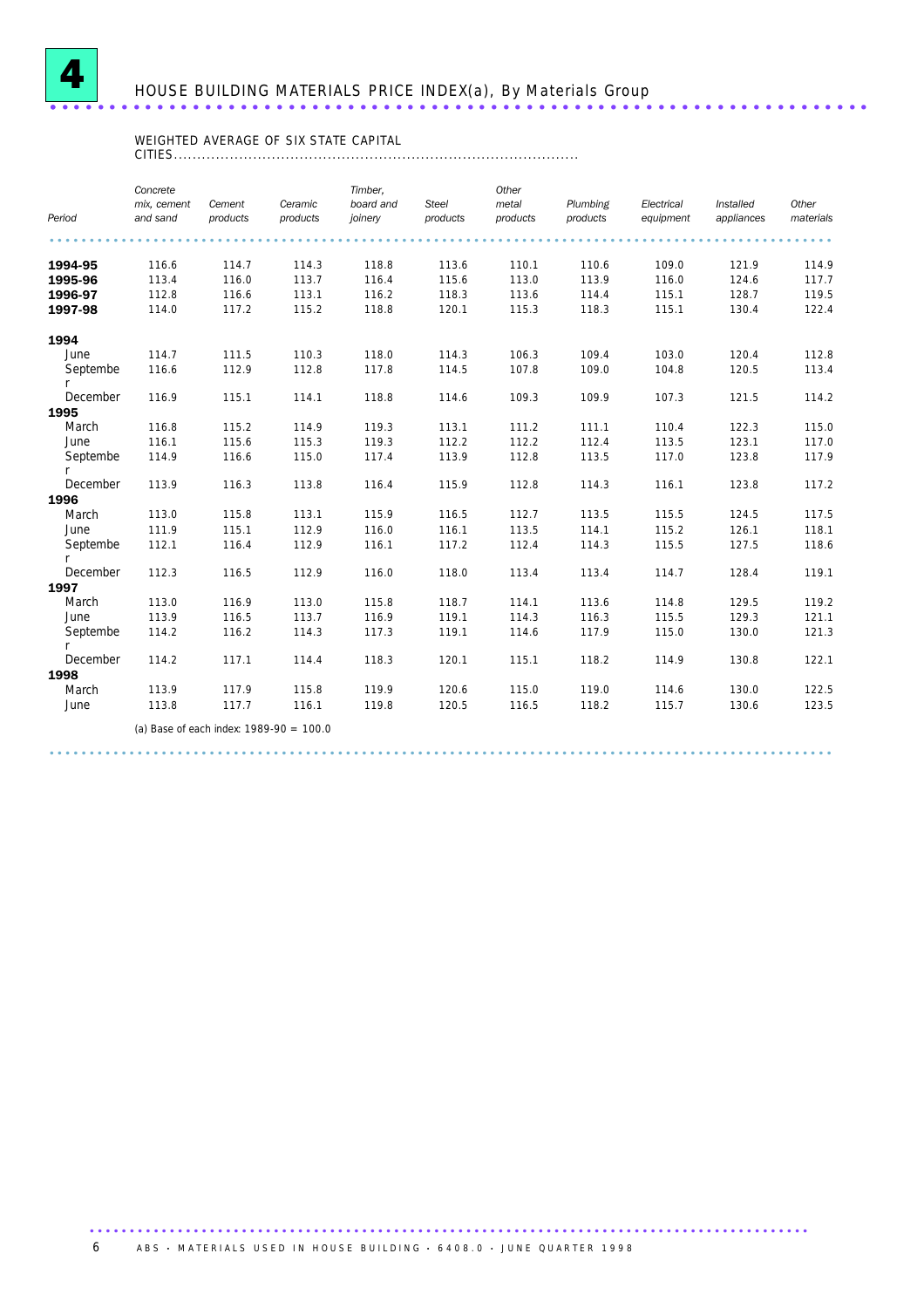## E X P L A N A T O R Y N O T E S

| INTRODUCTION             | 1 This publication presents index numbers measuring changes in the prices of<br>selected materials used in the construction of houses in the Statistical Division for<br>each State capital city - the Price Index of Materials Used in House Building. It is<br>calculated on a reference base of $1989-90 = 100.0$ for the six State capital cities.                                                                                                                                                                                                                                                                                                                                                                                                                                                                                                                                                                                                                                                                                                                                                                                                                                                                                                                                                                                                                                                                                                                                                    |
|--------------------------|-----------------------------------------------------------------------------------------------------------------------------------------------------------------------------------------------------------------------------------------------------------------------------------------------------------------------------------------------------------------------------------------------------------------------------------------------------------------------------------------------------------------------------------------------------------------------------------------------------------------------------------------------------------------------------------------------------------------------------------------------------------------------------------------------------------------------------------------------------------------------------------------------------------------------------------------------------------------------------------------------------------------------------------------------------------------------------------------------------------------------------------------------------------------------------------------------------------------------------------------------------------------------------------------------------------------------------------------------------------------------------------------------------------------------------------------------------------------------------------------------------------|
| SCOPE                    | 2 A house is defined as a detached building predominantly used for long-term<br>residential purposes and consisting of only one dwelling unit. The index does not<br>represent buildings of any kind other than detached houses.                                                                                                                                                                                                                                                                                                                                                                                                                                                                                                                                                                                                                                                                                                                                                                                                                                                                                                                                                                                                                                                                                                                                                                                                                                                                          |
| <b>ITEMS AND WEIGHTS</b> | 3 The index is a fixed weights index. The items and weights were derived from<br>reported values of each material used in selected representative houses constructed<br>in the 3 years ending 1992-93. Each capital city has an individual weighting pattern<br>which reflects the differences in the relative usage of different materials in the<br>various cities and differences in price levels between the cities.                                                                                                                                                                                                                                                                                                                                                                                                                                                                                                                                                                                                                                                                                                                                                                                                                                                                                                                                                                                                                                                                                  |
|                          | 4 The weighting pattern for the six State capital cities is set out in Appendix A of the<br>December 1995 issue of this publication.                                                                                                                                                                                                                                                                                                                                                                                                                                                                                                                                                                                                                                                                                                                                                                                                                                                                                                                                                                                                                                                                                                                                                                                                                                                                                                                                                                      |
| PRICE MEASUREMENT        | 5 Prices used relate to precise standards for each material. The aim of the index is to<br>measure price changes for materials of constant quality.                                                                                                                                                                                                                                                                                                                                                                                                                                                                                                                                                                                                                                                                                                                                                                                                                                                                                                                                                                                                                                                                                                                                                                                                                                                                                                                                                       |
|                          | 6 In general, the point of pricing is 'delivered on site'. However, in some cases it is<br>necessary to use the nearest realistic price available, e.g. that for materials supplied<br>and fixed. Prices are obtained in each capital city from representative suppliers of<br>materials used in house building.                                                                                                                                                                                                                                                                                                                                                                                                                                                                                                                                                                                                                                                                                                                                                                                                                                                                                                                                                                                                                                                                                                                                                                                          |
|                          | 7 As far as possible, actual transaction prices are used in this index - that is, prices<br>actually paid by building contractors or sub-contractors to material suppliers for<br>materials delivered on building sites. The actual price paid for anything can be<br>described in various ways. Instead of being described as a single price (as usually<br>happens in retail shops) a price for a building material may be described in terms of<br>the components that make up the price - for instance 'list price plus sales tax',<br>'suppliers price plus freight', 'basic price less (particular types of) discount' and so<br>on. It is these net prices that the ABS aims to use in compiling this price index.                                                                                                                                                                                                                                                                                                                                                                                                                                                                                                                                                                                                                                                                                                                                                                                 |
|                          | 8 The ABS asks respondent businesses to report details of the discounts they offer<br>so that actual transaction prices can be calculated. However, as building material<br>suppliers offer many different types of discounts to buyers (e.g. trade discounts,<br>settlement discounts, quantity discounts, competitive discounts), the identification<br>of discounts and the way in which they are applied by sellers pose considerable<br>problems for the ABS. To the extent that discounts are identified and measured,<br>their effects are taken into account in calculating the index. Sometimes new<br>discounts, or changes in the way discounts are applied by sellers, are identified only<br>after index numbers for a period have been published. In such cases, or in any other<br>case where it has been discovered that incorrect prices have been used in compiling<br>the indexes, revisions to index numbers may occur in subsequent issues of this<br>publication.<br>9 Sales taxes levied on building materials are included in the prices used to compile<br>this index. Materials used in the construction of Commonwealth, State and Local<br>Government owned houses are exempt from sales tax. At any particular time, when<br>there is a change in the rate of sales tax on building materials, the index is calculated<br>to take into account the proportions of materials sold subject to sales tax at that time<br>and the proportion of materials exempt from sales tax. |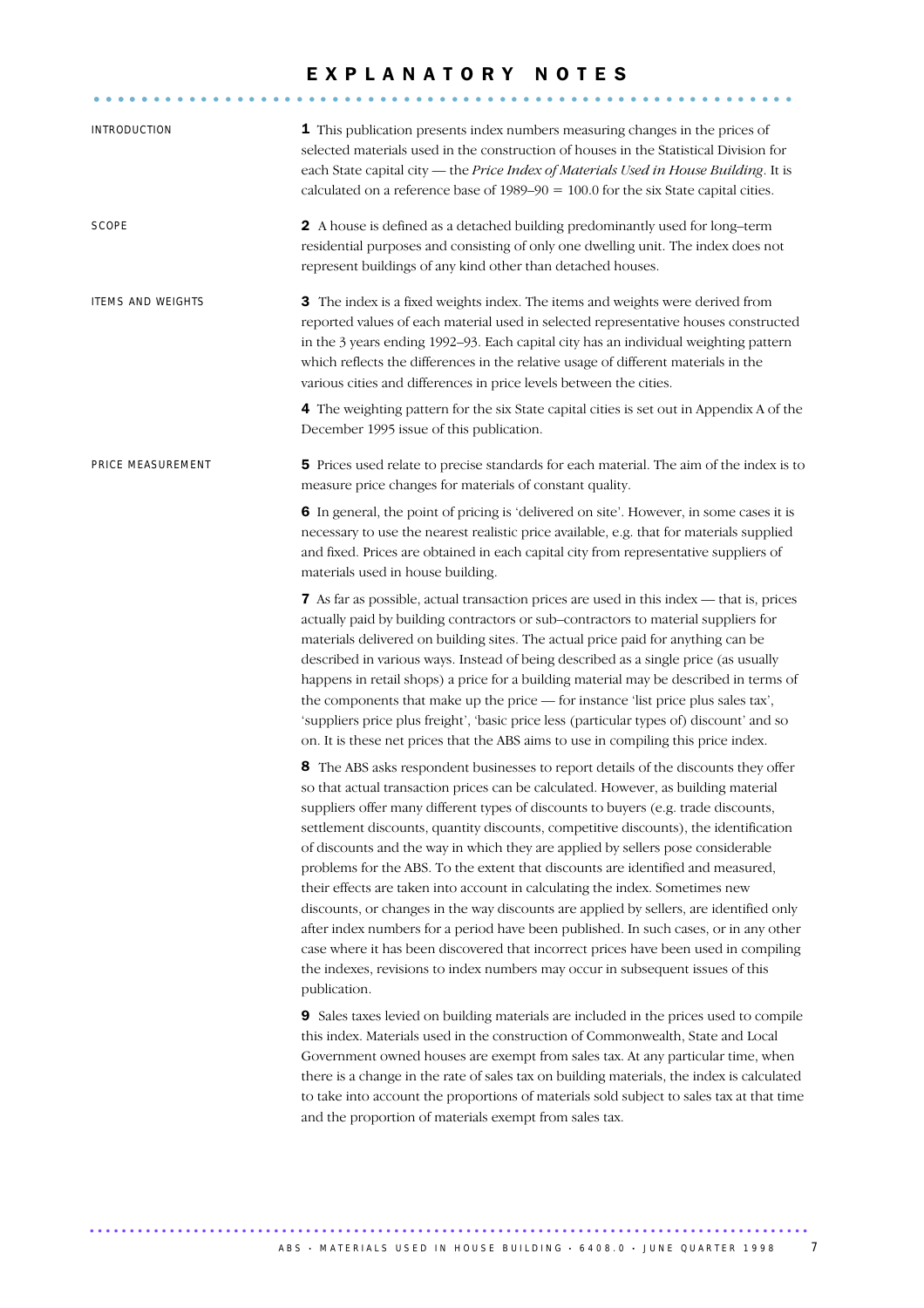## E X P L A N A T O R Y N O T E S

........................................................... .....

| INDEX NUMBERS             | 10 Index numbers for financial years are simple averages of the quarterly index<br>numbers.                                                                                                                                                                                                                                                                                                                                                                                                                          |                                                                                                                                                                                                                                     |  |  |  |
|---------------------------|----------------------------------------------------------------------------------------------------------------------------------------------------------------------------------------------------------------------------------------------------------------------------------------------------------------------------------------------------------------------------------------------------------------------------------------------------------------------------------------------------------------------|-------------------------------------------------------------------------------------------------------------------------------------------------------------------------------------------------------------------------------------|--|--|--|
|                           | 11 The separate city indexes measure price movements within each capital city<br>individually. They enable comparisons to be drawn between cities as to differences<br>in degree of price movement from period to period. They do not measure<br>differences in price levels between cities.                                                                                                                                                                                                                         |                                                                                                                                                                                                                                     |  |  |  |
| REVISIONS                 | 12 In cases where more complete information is obtained after index numbers for a<br>period have been published, or it is discovered that incorrect prices have been used<br>in compiling the indexes, revisions to index numbers may occur in subsequent<br>issues of this publication.                                                                                                                                                                                                                             |                                                                                                                                                                                                                                     |  |  |  |
| ANALYSIS OF INDEX CHANGES | 13 Care should be exercised when interpreting quarter-to-quarter movements in<br>the indexes as short-term movements do not necessarily indicate changes in trend.<br>14 Movements in indexes from one period to another can be expressed either as<br>changes in 'index points' or as percentage changes. The following example illustrates<br>the method of calculating index points changes and percentage changes between<br>any two periods:<br>Weighted average of six State<br>capital cities index numbers - |                                                                                                                                                                                                                                     |  |  |  |
|                           |                                                                                                                                                                                                                                                                                                                                                                                                                                                                                                                      |                                                                                                                                                                                                                                     |  |  |  |
|                           | June Quarter 1998                                                                                                                                                                                                                                                                                                                                                                                                                                                                                                    | 119.0 (See Table 1)                                                                                                                                                                                                                 |  |  |  |
|                           | less June Quarter 1997                                                                                                                                                                                                                                                                                                                                                                                                                                                                                               | 117.0 (See Table 1)                                                                                                                                                                                                                 |  |  |  |
|                           | Change in index points                                                                                                                                                                                                                                                                                                                                                                                                                                                                                               | 2.0                                                                                                                                                                                                                                 |  |  |  |
|                           | Percentage change                                                                                                                                                                                                                                                                                                                                                                                                                                                                                                    | 2.0<br>$\frac{1}{100}$ x 100 = 1.7<br>117.0                                                                                                                                                                                         |  |  |  |
|                           | 15 Table 3 provides an analysis of the contribution which selected categories of<br>materials make to the total Weighted average of six State capital cities index. For<br>example, Timber, board and joinery contributed 32.62 index points to the total<br>Weighted average of the six State capital cities index number of 119.0 for the June<br>Quarter 1998 and -0.03 index points to the net change of 0.3 index points.                                                                                       |                                                                                                                                                                                                                                     |  |  |  |
| FURTHER INFORMATION       |                                                                                                                                                                                                                                                                                                                                                                                                                                                                                                                      | 16 The Appendix to the December 1995 issue of this publication contains a more<br>detailed description of the index and its relationship with previous indexes.                                                                     |  |  |  |
|                           |                                                                                                                                                                                                                                                                                                                                                                                                                                                                                                                      | 17 Further information on the index is presented in the publication <i>Producer and</i><br>Foreign Trade Price Indexes: Concepts, Sources and Methods (6419.0).                                                                     |  |  |  |
| RELATED PUBLICATIONS      | 18 Users may also wish to refer to the following price index publications which are<br>available from ABS Bookshops:                                                                                                                                                                                                                                                                                                                                                                                                 |                                                                                                                                                                                                                                     |  |  |  |
|                           | Capital Cities (6407.0)<br>(6411.0)<br>(6412.0).                                                                                                                                                                                                                                                                                                                                                                                                                                                                     | Price Index of Materials Used in Building Other than House Building, Six State<br>Price Indexes of Materials Used in Manufacturing Industries, Australia<br>Price Indexes of Articles Produced by Manufacturing Industry, Australia |  |  |  |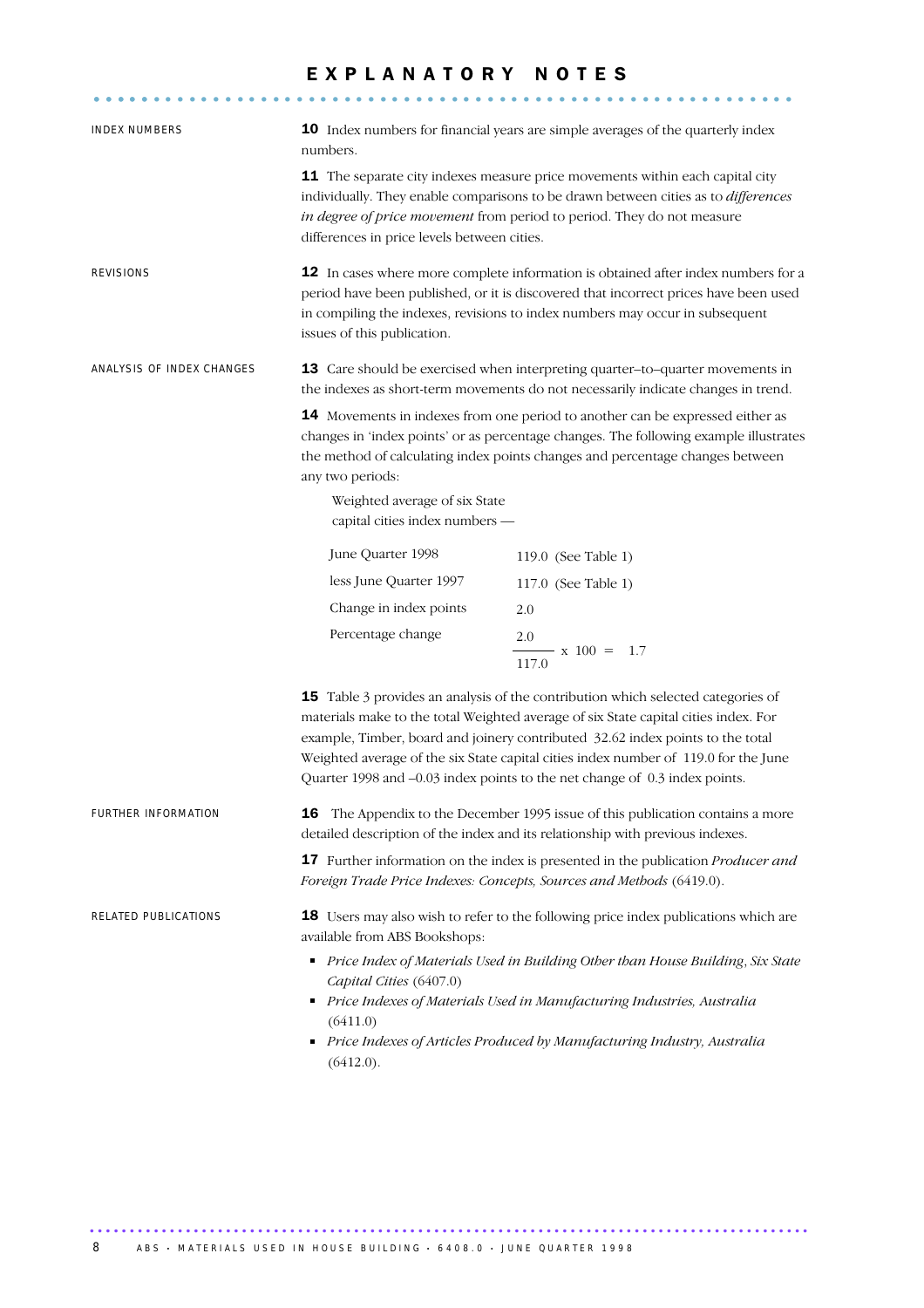## E X P L A N A T O R Y N O T E S

........................................................... .....

| RELATED PUBLICATIONS<br>continued | <b>19</b> Other ABS publications that may be of interest include:<br>• Average Weekly Earnings, States and Australia (6302.0).<br><b>20</b> Current publications produced by the ABS are listed in the <i>Catalogue of</i><br><i>Publications and Products, Australia (1101.0). The ABS also issues, on Tuesdays</i><br>and Fridays, a <i>Release Advice</i> (1105.0) which lists publications to be released in the<br>next few days. The Catalogue and Release Advice are available from any ABS office. |
|-----------------------------------|------------------------------------------------------------------------------------------------------------------------------------------------------------------------------------------------------------------------------------------------------------------------------------------------------------------------------------------------------------------------------------------------------------------------------------------------------------------------------------------------------------|
| UNPUBLISHED STATISTICS            | <b>21</b> As well as the statistics included in this and related publications, the ABS may<br>have other relevant unpublished data available. Inquiries should be made to<br>Robert Adams on 02 6252 6198 or to any ABS office.                                                                                                                                                                                                                                                                            |
| SYMBOLS AND OTHER USAGES          | revised<br>r                                                                                                                                                                                                                                                                                                                                                                                                                                                                                               |